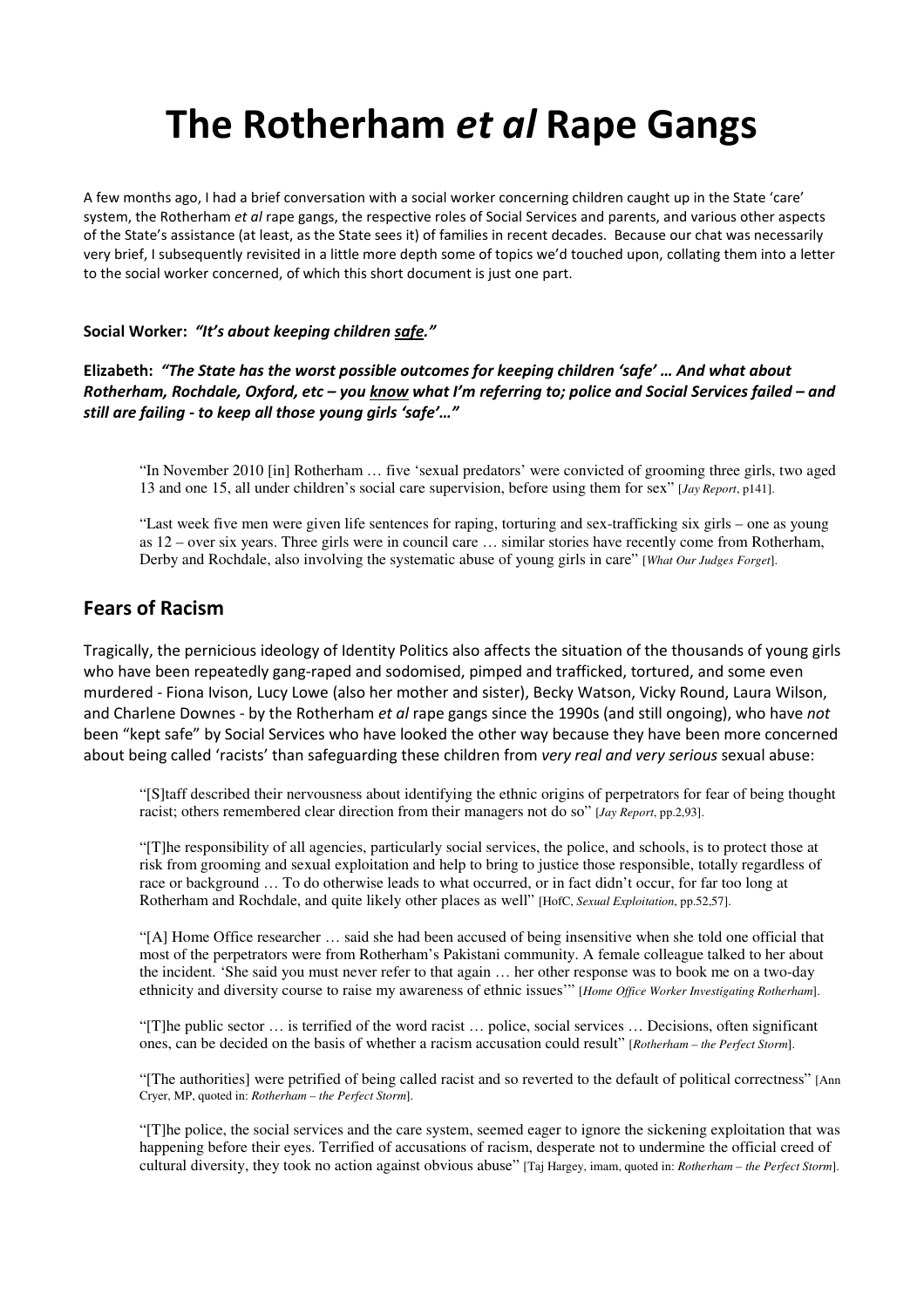"It was always the same. If the perpetrators played the race card, then the police, the social services, they melted away" [Emma Jackson, rape victim, quoted in *Rotherham – the Perfect Storm*].

"[W]hite professionals' oversensitivity to political correctness and fear of appearing racist may well have contributed to justice being stalled" [Nazi Afzal, CPS, quoted in *Group-Based Sexual Exploitation*, p.44].

"Politically-correct authorities won't deal with it properly until middle England wakes up and forces them to" [Mohan Singh, Sikh Awareness Society, quoted at *Another Night in Rochdale*].

"[S]omehow we think racism is worse than anything – even the rape of girls" [*Please, Let Me Go*, p.73].

"To our eternal shame, the UK reached rock bottom when social workers, police & politicians colluded with the crimes by taking no action. They would call it multiculturalism - which stinks. It is also utter cowardice - which also stinks" [*Multicultural Niceties Gave Gangs a Licence to Groom*].

The pathetic fear of being called a 'nasty' name trumped Social Services' professional – and, I would have thought, basic human and compassionate - duty to protect the helpless child victims of this evil abuse.

## **Police, Social Services, Politicians…**

"Outreach groups from around the UK have been reporting cases of child sexual exploitation to the police and social services but most people don't know this because, so far, no one's been listening, and police, politicians and many other groups have been too frightened to talk about the so-called racial issue and have therefore decided to run away from the whole problem – allowing the gangs to take hold" [*Unthinkable*, p.273].

"Under Section 18 of the Children Act 2004, the director of Children's Services has responsibility for ensuring that the local authority meets their specific duties to organise and plan services to safeguard and promote the welfare of children. They knew there was a problem, And they failed in their duty to protect children, and to do something about it" [*Unthinkable*, p.244].

"[E]vidence from more than 200 restricted-access documents … show that, in one area, police and child protection agencies have held extensive knowledge of this crime model for ten years, yet have never publicly acknowledged its existence. The internal police and social services correspondence, research papers, intelligence reports and case files are a detailed history of alleged child sexual exploitation in South Yorkshire since 2000, focusing on Rotherham" [*Police Files Reveal Vast Child Protection Scandal*].

"Nazir Afzal [who became the new CPS head in May 2011, said] … 'There was a lack of understanding about the way these networks operate. Today it's on the radar of every justice body and every public authority. It wasn't three or four years ago, but it should have been.' But these networks were 'on the radar' three or four years ago. They had been on the radar of the police, social services, the CPS, parents, and outreach groups for more than twenty years" [*Unthinkable*, p.203].

## **Child Care Professionals: Denial, Downplaying, Blaming**

"1999: *Community Care* magazine (read by everyone in social care) publishes an article explaining how young girls involved in prostitution may 'defend her man to the hilt' and 'social workers don't always see it [prostitution] as abuse'. They are not usually 'nice, polite children. They tend to be scruffy and have attitude problems' and are, therefore, seen by some social workers to be at fault" [*Unthinkable*, p.144].

"What could possibly motivate child-care professionals to allow schoolgirls to suffer this abuse for so many years, and then be so deeply in denial that these professionals would demand that no-one even discuss the ethnicity of the gang members? Did the pressure brought to bear on *Channel 4* over the documentary *Edge of the City* scare child-care professionals into compromising their integrity? Were the officials of public-service trade unions, supporters of UAF, putting pressure on social workers to turn a blind eye? Did the theoretical framework taught in social work degrees/in-service training encourage these child-care professionals to view the schoolgirls as willing sexual agents and to view the Muslim grooming activity as part of the rich diversity of multicultural Britain? … These are not rhetorical questions" [*Easy Meat: Inside Britain's Grooming Gang Scandal*, p.126].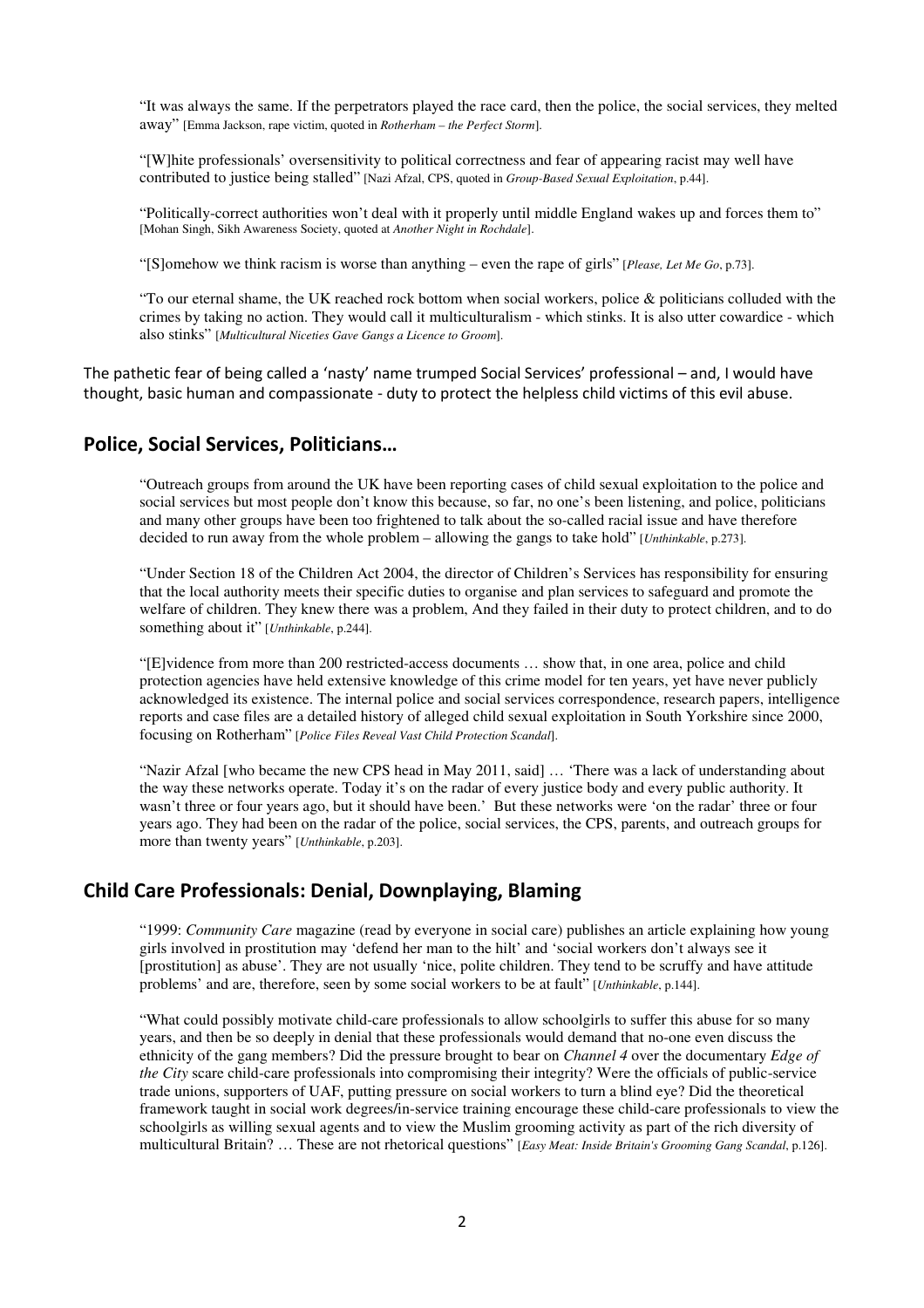#### **In Oxford**

"Oxfordshire's social services … was insufficiently well organised, weak at performance management, inclined to overrate its own performance, and was resistant to change. … '[T]he focus on the girls and their families as the source of the problems, the corresponding lack of focus on the perpetrator … not believing the girls, not picking up the hints that they were giving about their abuse and not being inquisitive [interested] enough about what was happening to them ... The language used by professionals was one which saw the girls as the source not the victims of their extreme behaviour and they received much less sympathy as a result.' One manager is described in the report as telling a parent their daughter was 'streetwise and loves it'" [*Bullfinch Grooming Scandal*].

"A number [of the local victims] were in the care of the local authorities. … one of the girls was drugged and raped by a gang of men. She managed to escape and hail a taxi which drove her to the care home she lived in. Staff at the care home refused to pay the taxi fare, so the taxi driver took the girl straight back to the property from which she had just escaped, where the gang then raped her again" [*Rape Gangs: A Story Set in Leafy Oxfordshire*].

"In [her apology] Ms Simons [CE of Oxford CC] … gives an apology to the people who the Council has let down … From start to finish, every thing about it is wrong. Its tone and content suggest that Ms Simons is apologising for a delay in local bin collections, or for delays in providing pavement-salt during inclement weather. Nothing about it fits the appallingness – the sheer, unimaginable horror – of what had gone on in leafy, lovely, dreaming-spires Oxfordshire on her watch" [*Rape Gangs: A Story Set in Leafy Oxfordshire*].

"It is absolutely incredible that [Joanna Simons] has 'escaped' without being held to any accountability whatsoever ... It can be no wonder that ordinary people see the council's refusal to sack her as the 'corruption of the establishment' … [She and Sara Thornton] are failures. That both of them cannot understand this show just how brazen and arrogant they are. It seems that they are only concerned with protecting their pensions and their massive salaries" [comment at: YouTube: *Oxford Child Abuse: The Disgrace and Dishonour of Joanna Simons and Sara Thornton*].

#### **In Rochdale**

"Steve Garner, who worked in Rochdale Social Services for 11 years and was the AD for Children's Social Care between Oct 2009 and Oct 2012, told us he was also unaware of the scale of the issue of CSE" [HofC, *Child Sexual Exploitation*, p.23].

"[T]here were staff who gave evidence to the parliamentary inquiry who said that social services in Rochdale knew about the problem as far back as 2004, and nothing was done … having been scared into inaction, councils then tried to conceal the fact that they had failed in their duty of child protection" [*Easy Meat*, pp.122-3].

"Rochdale Council claimed not to have known, or at least not to have understood, what was going on. They've been on a 'journey', they said, as if they'd signed up for some kind of fancy self-awareness course and everyone was supposed to say, 'Well done, that's nice. We hope you've learned a few things.' But they did know, or they should have done … If Social Services had been on a 'journey', it wasn't the same one I'd been on. Nor Leah, Roxanne, Alicia, Paige, Courtney, Nadine, and all the others they're still either investigating or who never came forward. What we went through was real. Not packaged, not dressed up, not made to fit someone's politics or agenda. We didn't care about things like that. We just wanted to be rescued" [*Girl A: My Story*, pp.329-330,333].

"When things eventually got tough for both the police and Social Services, they'd claim that grooming like this wasn't fully understood then. They knew about it, of course, but just dismissed it as girls like me going off the rails and making what became their new buzz word: 'lifestyle choices'. No, they said, they didn't understand it. Even though they had files full of evidence that told them exactly what sort of behaviour was going on in their town and how they could have moved in to stop it, and rescue at least some of the girls like me … Rochdale Social Services, though, are the people I blame the most" [*Girl A*, pp.330,338].

### **In Rotherham**

"I had no idea whatsoever of the scale of SCE abuse that had occurred to young children in Rotherham over a period of more than a decade" [Martin Kimber, CE, RMBC, quoted in: *Casey Report*, p.22].

"Denial of the accuracy of Jay's methods and findings … Denial of the 'scale and scope of the issue' … Denial of culpability … Denial [that] CSE is still an issue … Denial – the national spotlight … That children had been exploited and abused, that perpetrators had not been brought to justice, that the Council had not been able or willing to protect them was not, with some exceptions, at the forefront of many … minds" [*Casey Report*, pp.19-27].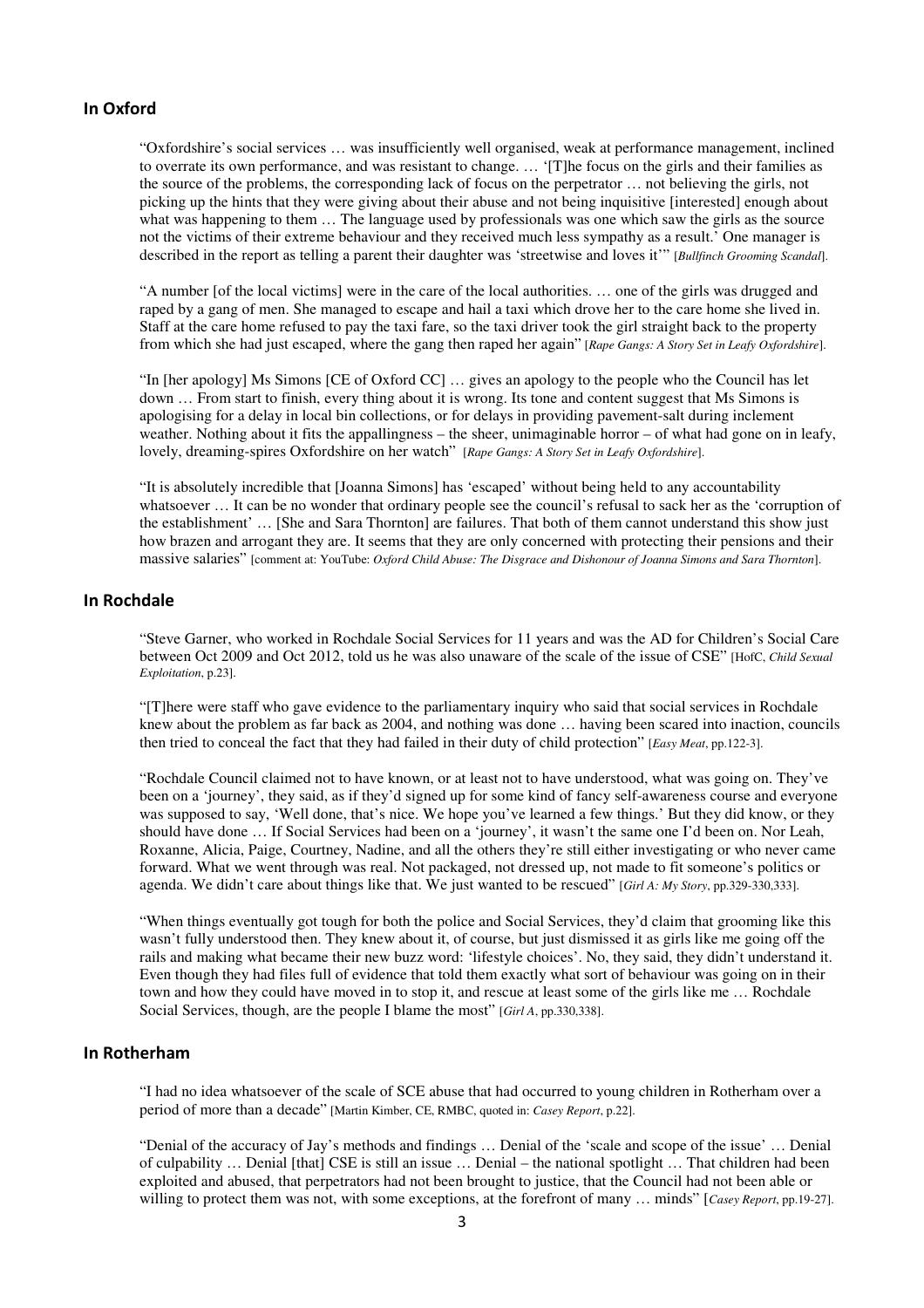"Within social care, the scale and seriousness of the problem was underplayed by senior managers … Some at a senior level in the Police and children's social care continued to think the extent of the problem, as described by youth workers, was exaggerated … The terms used by many people we spoke to about how those in authority … dealt with CSE were 'sweeping it under the carpet', 'turning a blind eye', and 'keeping a lid on it'. One person said the past 'the people above just didn't want to know'" [*Jay Report*, pp.1,111].

"[F]ew services actually saw, observed and heard Child S [in Rotherham], as the highly vulnerable child that she was, and whom society had a responsibility to protect. There were similar attitudes seen in the Rochdale case, where the victims were not taken seriously and were not protected by those who had a responsibility to do so ... When victims such as Emma Jackson approached the authorities for help, many were treated in an appalling manner. Even reports by frontline health workers were ignored" [HofC, *Child Sexual Exploitation*, pp.27,28].

"Ms Thacker [SD of Children's and Young People's Services, RMBC] had shocked colleagues by seeking to downplay the problem of child sexual exploitation during a safeguarding meeting May [2014]. She had argued that 'agencies need to retain a sense of proportionality' about such offences because 'it only accounts for 2.3% of the council's safeguarding work in Rotherham" [*Childcare Chief in Scandal Quits Her £115,000 Job*]. (£)

## **In Telford**

"A council-commissioned report told how social workers [in Telford] knew of the child sex crimes in the late 90s … Council files show [that] social services, teachers, and mental health workers were fully aware of what was happening but did little. They also failed to tell police. Files admitted failing on 'concerns of physical abuse and sexual exploitation'" [*Why Weren't They Saved? Whistleblowers Silenced*].

## **In Other Councils Across the UK**

"Both Ofsted and the Home Affairs Select Committee found that some of the councils who have come under scrutiny have deliberately tried to conceal information in order to defend themselves and their staff from criticism over their failure to protect the children in their care. … It is a staggering catalogue of failure, and sometimes even deception, across many councils in Britain" [*Easy Meat*, pp.123-4,127].

"Time and again, the heads of children's safeguarding boards (CSBs), police and social services have published wishy-washy press releases, admitting the smallest possible amount of culpability, i.e., 'We didn't do anything because we weren't aware' but 'lessons have been learned' and 'actions have already been taken to rectify the problem'. These lazy, meaningless, blame-dodging phrases are designed to hide the truth, to allow those responsible for the current crisis in child protection to carry on as if nothing has happened, to continue without taking responsibility or even explaining in any detail what went wrong, and what has since been done to put things right, so that the same mistakes will never occur again" [*Unthinkable*, pp.vii-viii].

## **Girls in 'Care' Homes Across the Country**

"Sometimes a girl is put into a care home. But the gangs know where they are. They wait outside, bombard them with texts and catch them – along with other girls – as they come out" [*Unthinkable*, p.55].

"The men had grown confident. It was so easy with the care home girls they didn't have to bother with much of a 'seduction', just bring them, use them and send them back. Nobody cared. No one would believe them. No one would even listen … When a staff member asked them where they'd been, they said they couldn't remember. The men waited for them every day. They spent more time out of the care home than in, staying in flats all over the north-west, above restaurants, kebab shops. The care home knew. Nothing was done" [*Unthinkable*, pp.126-127].

"A number [of the local victims] were in the care of the local authorities. … one of the girls was drugged and raped by a gang of men. She managed to escape and hail a taxi which drove her to the care home she lived in. Staff at the care home refused to pay the taxi fare, so the taxi driver took the girl straight back to the property from which she had just escaped, where the gang then raped her again" [*Rape Gangs: A Story Set in Leafy Oxfordshire*].

"1991: An official inquiry is launched by Bradford Council to find out why pimps were able to pick up girls each evening from three care homes and take them to men in houses, flats and guest houses, where they were sold for sex. The pimps returned the girls each morning. All the men were of Pakistani heritage" [*Unthinkable*, p.128].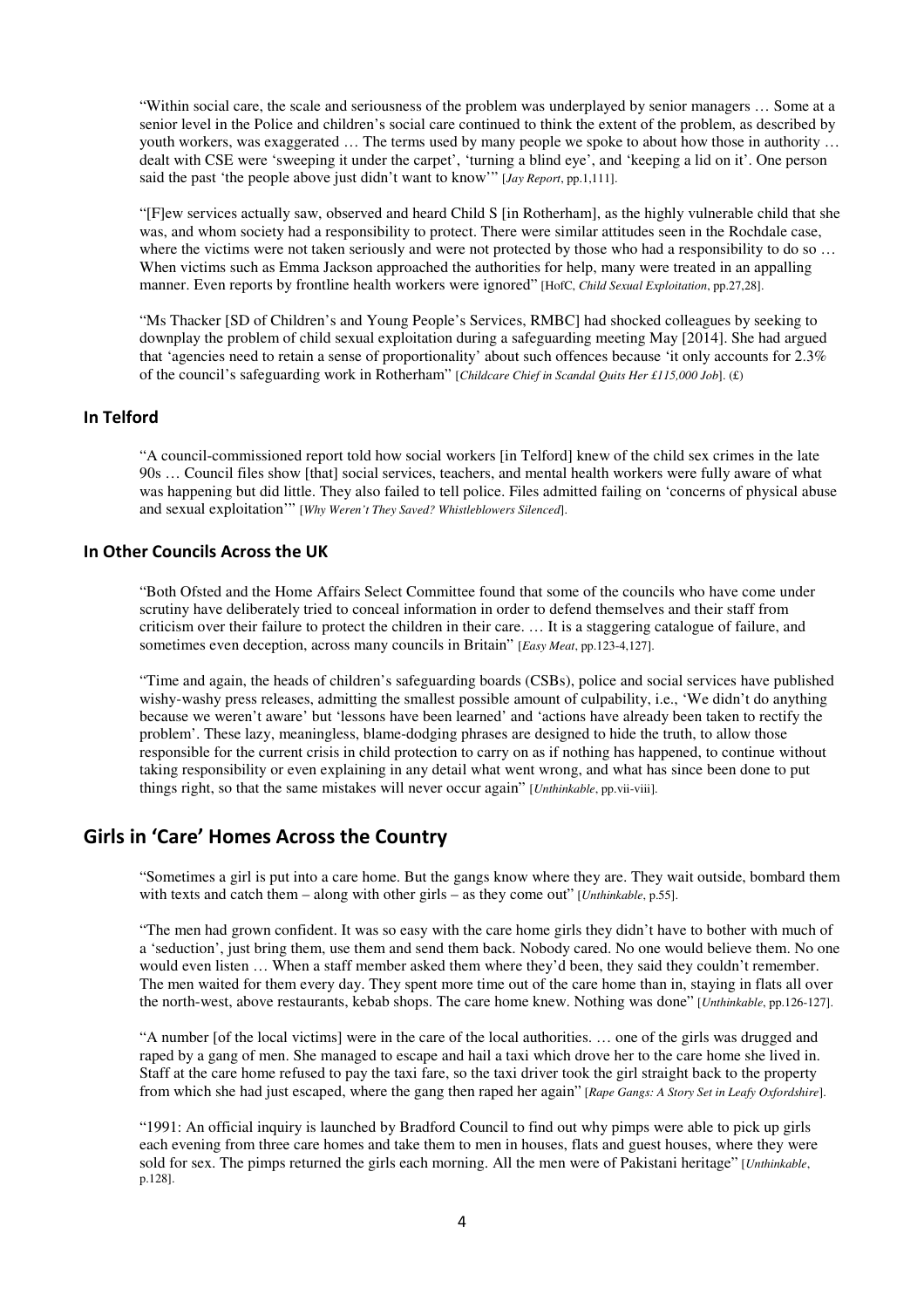"[I]n an interview with the Sikh Awareness Society, Andrew Norfolk [*Times* journalist] does indicate that grooming activities were known about in Bradford in 1991: the gang were taking girls from a children's home, prostituting them, then returning them to the children's home at night … child-care professionals knew what was going on" [*Easy Meat*, p.65].

"Nikki told me how she'd been kidnapped and raped by dozens of men on repeated nights … 'Does anyone at the care home know about this?' 'The people at the care home know about it but aren't bothered. The police know too but they haven't done anything' … I tried to imagine what that experience must have been like for Nikki – to be sent somewhere for her own safety, only to fall prey to monsters worse than the ones we had sworn to protect her from … How many other children had suffered similarly?" [*Unthinkable*, pp.145,147].

"2003: Papers report that Victoria 'Vicky' Agoglia, fifteen, a white girl who absconded from her privately run Rochdale children's home twenty-one times in two months, died of a heroin overdose after being used for sex by older men who paid her in alcohol, coke and heroin. Vicky, who had ambitions of becoming a model, had previously reported being raped. She was in the care of Manchester Social Services, who had placed her in a care home run by a company called Green Corns" [*Unthinkable*, p.156].

"Hassan … particularly liked a girl called Becca, who couldn't have been much more than twelve years old. She was from a children's home and they went for her whenever they wanted because they knew they could, I suppose. The home was eventually shut down a few years later, probably because … the people running the place were complicit in it all, but not before a lot of damage was done to a lot of children. I know there was a social worker who had tried to do something about it, but no one listened to her at the time either. Hassan also frequently used another young girl from the same house called Hayley – she was maybe a year older than Becca and they were both tiny little things, so young and vulnerable … These men seemed particularly fearless - they would just pick the girls they knew off the streets, mainly girls from care home or hostels. They seemed to think they would never be touched for it, and neither did I" [*Please, Let Me Go*, pp.99-100, 106].

"[In Rotherham various] reports revealed that organised groups of men who groomed, pimped and trafficked girls across the country were identified by police and social services but never prosecuted. As far back as 1996, a social services investigation found that girls were being coerced into 'child prostitution' by a small group of men who regularly collected them from residential care homes. Up to seventy girls were said to be involved … Despite repeated reports handed over to police and social services from Risky Business, nothing was done" [*Unthinkable*, pp.242-3].

"There are forty-seven care homes in Rochdale (Haringey in North London, a similar-sized borough, has two private care homes), most of which are in areas where Asian [sic] populations have settled, and it is these girls who were preyed upon most and first, where the gangs learned how to operate, before turning their attention to any young girl walking around town and then finally waiting outside school gates" [*Unthinkable*, p.277].

# **Home Office Pilot Report (2002)**

This report "contained severe criticisms of the agencies in Rotherham involved with CSE. The most serious concerned alleged indifference towards, and ignorance of, CSE on the part of senior managers. The report also stated that responsibility was continuously placed on young people's shoulders, rather than with the suspected abusers … there was a great deal of personal hostility and anger towards the researcher and her work on the part of senior people … The secrecy around this report, the discrepancies in the accounts we received from senior people and the treatment of the researcher were all deeply troubling to the Inquiry team. They have inevitably led to suspicion of collusion and intended cover-up" [*Jay Report*, pp.83,87].

"A Home Office official [Adele Weir] who investigated the sexual exploitation of children in Rotherham accused the council of being involved in the unauthorised removal of information from her office … she had sent her report to both the council and the Home Office on a Friday, but when she returned on Monday she found her office had been raided … [she] said that at one point the council had tried to ger her sacked and the report was never published" [*Home Office Worker Investigating Rotherham Child Abuse 'Had Data Stolen'*].

"In a statement Adele [Weir] made to the Parliamentary Home Affairs Select Committee in 2014, she said that … right from the beginning she came across what she described as 'poor professional practice' in the police force, social services and education … 'I was able to observe and record several situations where children were left in situations of risk by those who were employed to protect them … I encountered numerous examples of child protection issues being disregarded, dismissed or minimized … I was placed under pressure to change and present my findings in a way that presented services in Rotherham in a better light and diluted the findings of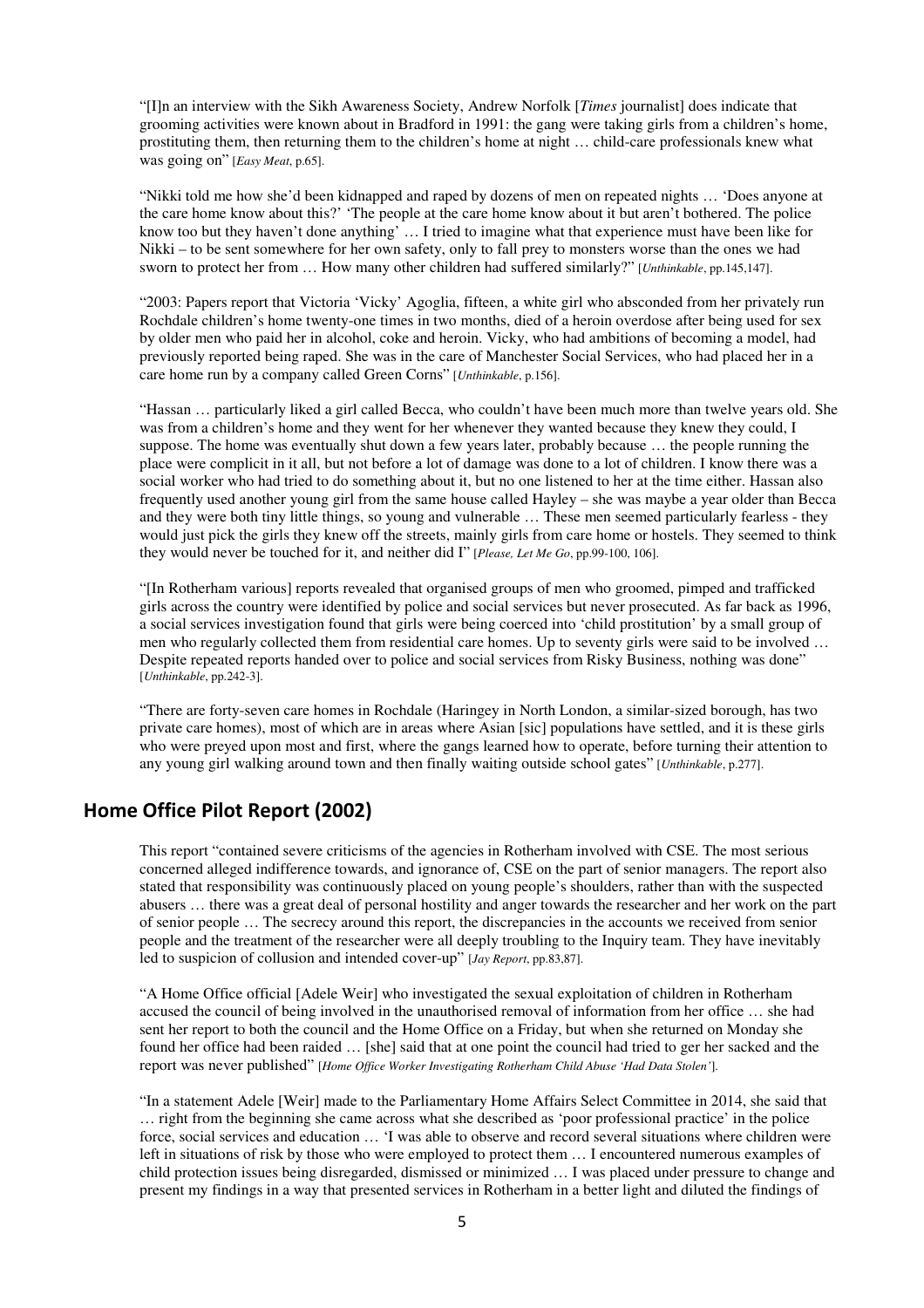the pilot … I find it personally and professionally a tragedy that Rotherham MVBBC did not avail itself of the opportunity it had to explore the information and evidence that I was providing to senior managers in key services in Rotherham in 2002'" [*Broken and Betrayed*, pp.96-120].

# **Child Sexual Exploitation in Gangs and Groups Report (2012/2013/2014)**

"**Forgetting the Child:** Children who are at high risk of CSE, or who are already victims, are often simply ignored or discounted. They are invisible; not seen or heard. Whilst 98% of LSCBs reported CSE is a strategic priority, almost half were unable to report how many victims had been identified during 2012 in their local area. There was continued reference to children 'putting themselves at risk', rather than the perpetrators being the risk to children" [p.2].

"**Failing to Engage with Children and Young People:** There is a lack of professional and agency awareness and understanding on how to engage with children and young people. Specialist organizations highlighted [that] statutory services often have a poor understanding of the children they work with and their specific needs. The Inquiry noted a significant difference between children's views of their needs and what would help and professional understanding of what would help" [p.2].

"**In Denial:** Too many people who should be protecting children are in denial about the realities of CSE and therefore do not believe what children tell them" [p.2].

"**Failing to Recognise Victims:** Damaging and persuasive myths still exist about the profiles of both victims and perpetrators. This results in different patterns of sexual exploitation being ignored and victims left unprotected, for example in relation to gangs. Only 35% of LSCBs have undertaken any activity to obtain a detailed local picture of the scale and nature of CSE" [p.2].

# **HofC Home Affairs Select Committee Report (June 2013)**

"There has been a failure among care professionals to recognise the fact that some children are being exploited. Instead many professionals referred to them as being 'promiscuous', engaging in 'risky behaviour' or having 'consented' to sexual activity … the young person was 'prostituting herself', 'risk-fuelled', 'sexually available' or even 'asking for it'. Such an attitude was evident in the Rochdale case" [p.12].

"Directors of Childrens [sic] Social care must ensure that they have received adequate training on the issue of CSE. They must also take full responsibility for the failure of their department … no matter what they knew. It is their personal responsibility to find out what is taking place in their department" [p.14].

"[S]ocial services failed to act effectively in 50 cases of children who were identified as being at risk of grooming by the Working Group … Sara Rowbotham of the Rochdale Crisis Intervention Team is adamant that the problem of child sexual exploitation in Rochdale was evident as far back as 2004 when the [CIT] was established to reduce the rate of teenage pregnancies in the borough. She told us that she had at that time made it very clear to child protective services that vulnerable young people were being coerced in to group sexual activity, but no action was taken … 'They were treated appallingly by protective services'" [pp.21,22].

"Both Rochdale and Rotherham Councils were inexcusably slow to realise that the widespread, organised sexual abuse of children, many of them in the care of the local authority, was taking place on their doorstep … a woeful lack of professional curiosity or indifference, from the Chief Executive who claims to have known nothing about the problem during his first decade in post, to the Director of Children's Services who saw prosecution of sex offenders as a desirable but ancillary goal, through the Local Safeguarding Children's Board which tried to suppress criticisms in a Serious Case Review, to the individual practitioners [social workers] who, in a chilling confirmation of the abusers' blackmail and threats, dismissed the victims – children as young as 12 – as 'prostitutes'. That it took so long for anybody, at any level from the CE downward, to look at reports of young girls with multiple, middle-aged 'boyfriends', hanging around takeaways, drinking and taking drugs, and to think that it might be worth investigating further, is shocking. Because of the widespread publicity, not least due to the investigative journalism of Andrew Norfolk in *The Times* and the subsequent public outrage, both local authorities now recognise that nature and extent of localised grooming" [pp.27-28].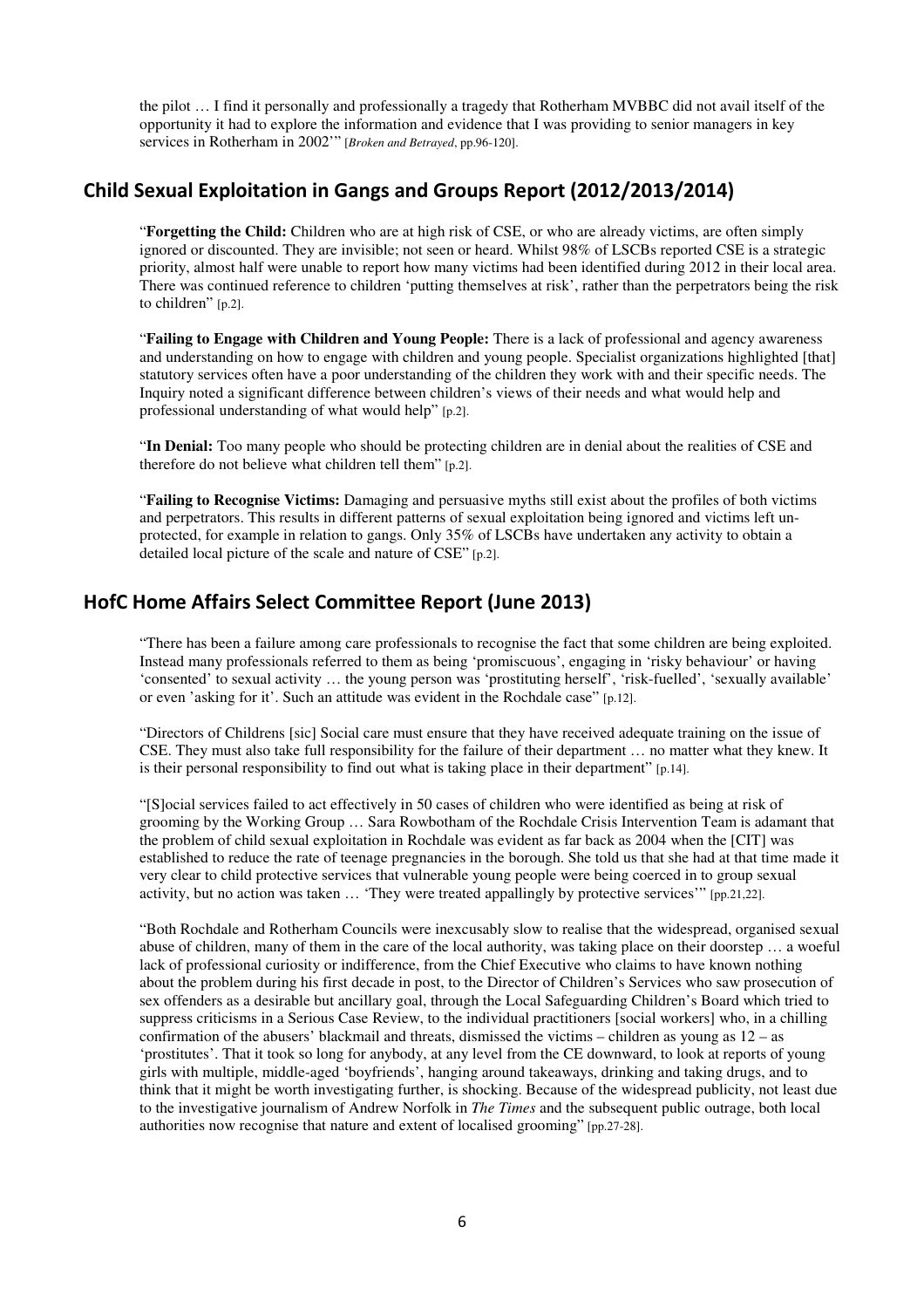# *Jay Report* **(2014)**

"CSE became the focus of attention in Rotherham in the late 1990s, when the Risky Business project was established. Several experienced workers told us that they had come across examples of CSE from the early-mid 1990s onwards, and there was awareness at that time that looked after children in local residential units were at risk of being targeted" [p.11].

"2007/2008: The Commission for Social Care Inspection's Annual Performance Reviews … found that management oversight of looked-after children had not ensured that they had been safeguarded" [p.19].

"Autumn 2009: Ofsted rated Rotherham children's services 'inadequate' on the grounds that the safety of children could not be assured" [p.11].

"The perpetrators targeted children's residential units and residential services for care leavers. It was not unusual for children in residential services and schools to introduce other children to the perpetrators" [p.37].

"Child D (2003) was 13 when she was groomed by a violent sexual predator who raped and trafficked her … Police and children's social care were ineffective and seemed to blame the child … An initial assessment accurately described the risks to Child D but appeared to blame her for 'placing herself at risk of sexual exploitation and danger.' Other than Risky Business, agencies showed no comprehension that she had been groomed at 13, that she was terrified of the perpetrators, and that her attempts to placate them were themselves a symptom of the serious emotional harm that CSE had caused her. Risky Business worked very hard with Child D and her parents. None of the other agencies intervened effectively to protect her" [p.39].

"Risky Business made referrals to children's social care but in the early years, the response in terms of assessments, risk assessments and safeguarding was rarely good enough" [p.45].

"We spoke to some members of the Key Players Group and gained the impression of dedicated professional people who understood the severity of the problem and were not listened to … 'You were made to feel you were making a fuss about these girls' ... There was general disbelief in the problem they described" [p.103].

# *Casey Report* **(2015)**

"Rotherham Metropolitan Borough Council is not fit for purpose … it is failing in its duties to protect vulnerable children and young people from harm … The Council's culture is unhealthy: bullying, sexism, suppression and misplaced 'political correctness' have cemented its failures. The Council is currently incapable of tackling its weaknesses without a sustained intervention … a council in denial about serious and on-going safeguarding failures ... failure to address past weaknesses, in particular in Children's Social Care ... a culture of covering up uncomfortable truths, silencing whistle-blowers and paying off staff rather than dealing with difficult issues … denial of knowledge of the 'scale and scope' of CSE, blaming others, and denial that CSE remains a serious problem … The Council does not use inspection to learn and improve" [pp.9-11].

"The treatment of victims of exploitation by the authorities in Rotherham has been historically poor in the extreme. In particular, their treatment by South Yorkshire Police and the various professionals that work in Children's Social Care has meant that they have been failed in many ways. Ultimately, they have not been given the attention, help and protection they deserved, and perpetrators have been left to flourish … The attitudes of Children's Social Care towards the victims of CSE and consequently the treatment of them over the years betrays a failure to adapt services according to the nature of CSE, a disinclination to learn from past experience and a concerning tendency to blame the victims for the abuse they had experienced … There was no understanding that their difficult and challenging behaviour was a manifestation of the exploitation … There was no understanding of the level of intimidation victims were experiencing and neither was this accounted for by professionals" [*Casey Report*, p.55-6].

"The law is clear on what constitutes unlawful behaviour with a child but this was not reflected in the attitude shown by Children's Services or the police in Rotherham … K was only 13 years old yet the excerpts from her social care files plainly show that professionals did not see her as a child and neither did they see her wholly as a victim … A section 47 report … was written which put the responsibility for K's behaviour fairly and squarely with her. There was no reference to her age and or [sic] that the sexual abuse was unlawful let alone any understanding of grooming or sexual exploitation" [p.57].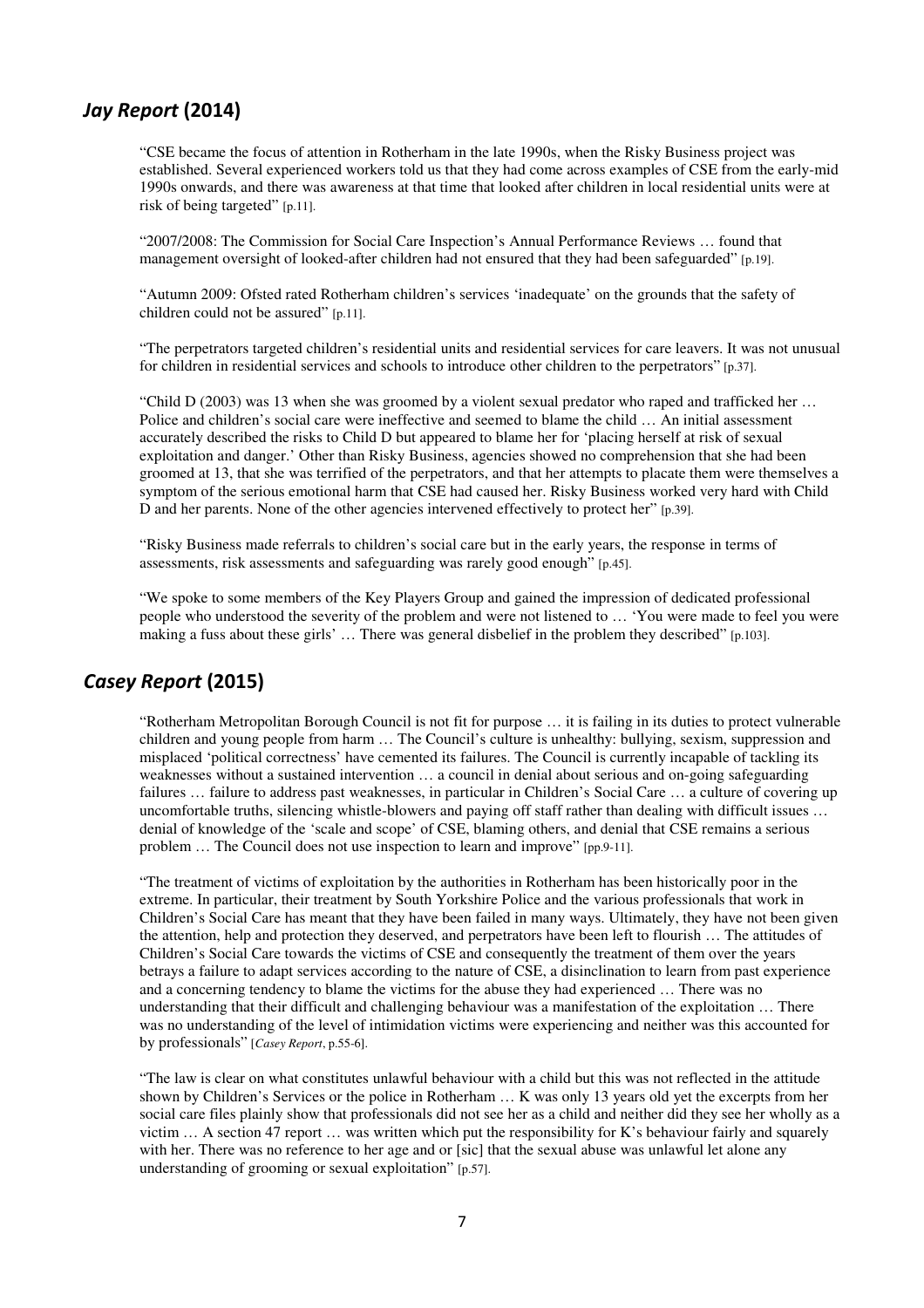"The conclusion that I have reluctantly reached is that both today and in the past, Rotherham has at times taken more care of its reputation than it has of its most needy … [Rotherham] was repeatedly told by its own youth service what was happening and it chose not only not to act, but to close that service down. This is important because it points to how it has dealt with uncomfortable truths put before it" [p.5].

## **Oxfordshire Safeguarding Children Board Serious Case Review (2015)**

"Today's Serious Case Review says that from 2005 to 2011, the girls were badly let down by those meant to protect them. There was no evidence, it said, of wilful neglect, but there was plenty of evidence of weak organization, national guidance not being followed, insufficient curiosity, and judgmental attitudes which viewed the girls as bringing the problems upon themselves" [YouTube: *Oxford Child Abuse Inquiry*].

"The behaviour of the girls was interpreted through eyes, and a language, which saw them as young adults rather than children, and therefore assumed they had control of their actions; ... the girls' accounts were disbelieved or thought to be exaggerated; ... [it] was not recognised as being as terrible as it was because of a view that saw them as consenting, or bringing problems upon themselves, and the victims were often perceived to be hostile to and dismissive of staff; as a result the girls were sometimes treated without common courtesies, and as one victim described it, by 'snide remarks' ... an apparent tolerance of (or failure to be alarmed by) unlawful sexual activity ... insufficient curiosity about what was happening to the girls, or to investigate further incidents ... there were many, often stark, indications that what was happening to [the girls] was extreme and out of the ordinary ... insufficient attention to investigating and disrupting the activities of the alleged perpetrators (compared to the effort to contain the girls' behaviour)" [Some of the points from the Safeguarding Board at: *Bullfinch Grooming Scandal*].

"The catalogue of failures within all agencies is extensive. Failure to act on clear evidence of cases of child sexual abuse … failure to provide protection to children when they needed it, failure to draw serious issues to the attention of senior management, failure to act on the concerns of junior staff, chaotic arrangements for child protection, unminuted meetings, and a professional disregard for the illegality, exploitation and dangers of young girls induced and forced to have sex with older men. ... How was it that a professional tolerance of underage sexual activity developed … to the extent that it contributed to failure to stop the abuse?" [Liz Brighouse, MP, and Andrew Smith, MP, quoted at: *Bullfinch Grooming Scandal*].

## **Risky Business**

"In the run-up to Operation Central, Rupert Chang [police sergeant in charge of the Safer Neighbourhood team for the area] and his team had gone to great lengths to build a rapport with the girls we [Risky Business] felt were being exploited … which is more than can be said for social services … my battles with them had lasted a long time and would, sadly, get much worse as time went on" [*Broken and Betrayed*, pp.195-6, 203].

"By their actions or, more accurately, inaction, the council and police allowed Rotherham's sexual predators to believe they were untouchable; that nothing would happen to them as long as they didn't cause too much trouble. In that climate, the abuse of children flourished. That, to me, is criminal and I hope that eventually the weight of the law recognizes that and deals appropriately with those [police and ss] who chose not to listen to Rotherham's victims" [*Broken and Betrayed*, pp.358-9].

"Risky Business had been doing everything but shouting through the council's doors with a megaphone … reports revealed that organised groups of men who groomed, pimped and trafficked girls across the country were identified by police and social services but never prosecuted … Despite repeated reports handed over to police and social services from Risky Business, nothing was done" [*Unthinkable*, pp.239,242-3].

## **From the Risky Business Case Files**

"A fourteen-year-old who was being sexually exploited and whose social worker considered that the child's mother was not able to accept that what her daughter was going through was just 'part of growing up'"

"A twelve-year-old girl who had been sexually assaulted and had indecent pictures taken of her. Her case was closed by a social-work manager because she wasn't considered to be at risk of sexual exploitation"

"A thirteen-year-old who was raped, trafficked and threatened. Although Risky Business worked very hard with her and her parents, a social-care assessment said she 'placed herself at risk of sexual exploitation and danger'"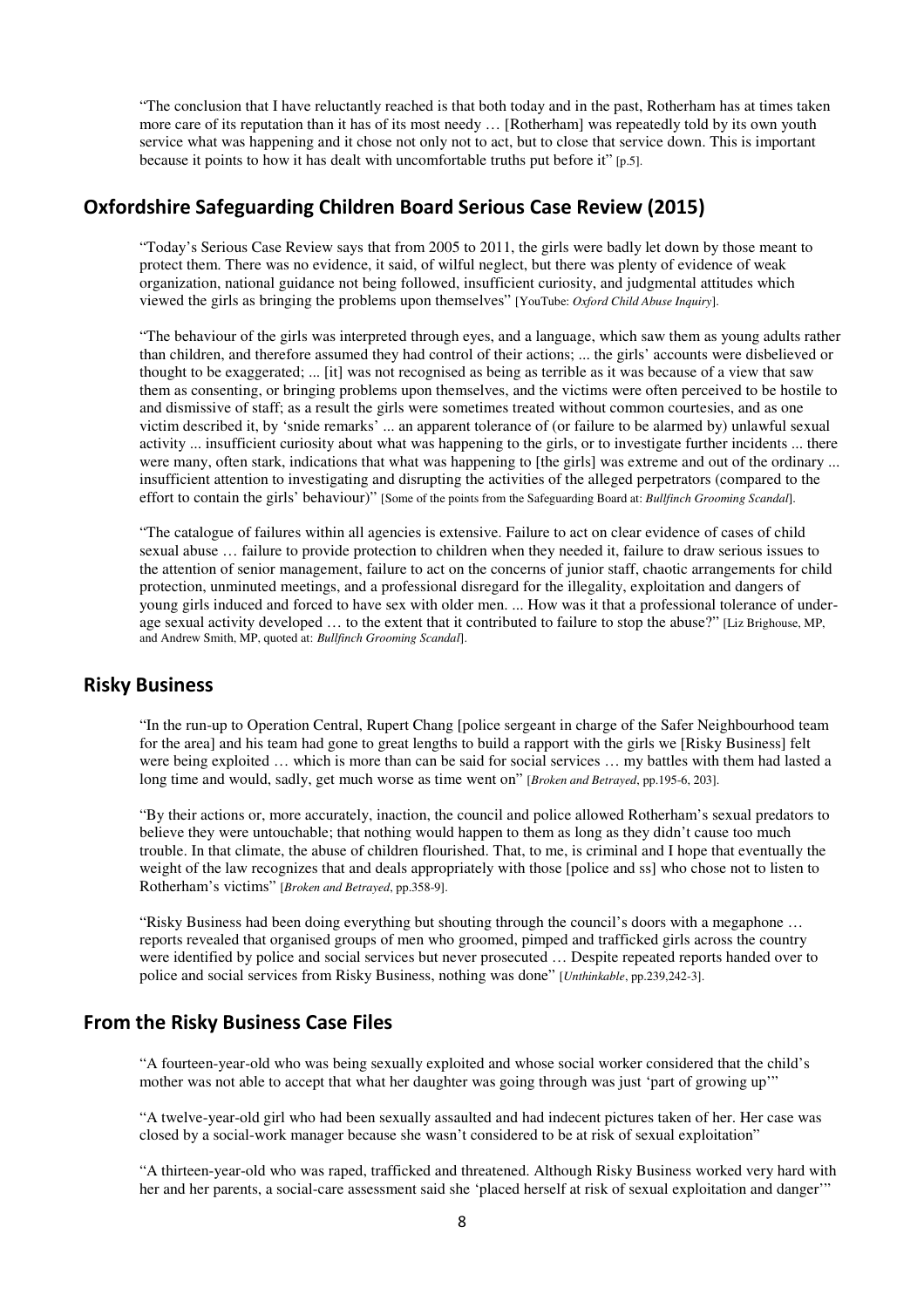# **After Social Services Betrayal of Risky Business Re: Murder of Laura Wilson**

"I knew I could no longer work for a council that not only denied children were being abused, but would castigate the very people who were trying to protect them and bring the issue into the public eye. I thought of Laura's mum. Much as I needed a job, could I really stay with an organization that was lying to a mother about her daughter's death in this report?" [*Broken and Betrayed*, pp.253-4].

## **The Girls Speak…**

"[S]everal of the victims of CSE were interviewed … The victims all told the interviewer that they felt they had been let down by children's social care" [HofC, *Child Sexual Exploitation*, p.22].

"These young girls felt scared of talking to authorities to disclose CSE in case they got into trouble. They were also nervous about using telephone lines and about where the information would go to, as they never knew who was at the end of the phone … One girl said she felt that social workers did not really care and were just 'box ticking' until the end of their shift" [*Real Voices*, p.23].

"Often [the girls and boys] do not get the actual support they ask for but get into a situation where they feel they are being controlled and told not to put themselves in that situation again. The other problem they identified was that when they get a different social worker, the new one works with the notes from the previous one … [these young people] wanted more control over what was in their files and more of their own words and updates on how they felt things had changed. Social workers, talking to young people and agreeing what might go into their file, written in their own words, could be a way of building trust" [*Real Voices*, p.23].

#### **In Oxford**

"They [Oxford Council, police, social services] have let me down a lot" [*Bullfinch Grooming Scandal*].

"I just want to know why social services took us away and sent us to so many s\*\*\* holes full of paedos" [Lara, quoted in: *You Can't Have My Daughter*, p.172].

#### **In Rotherham**

"I'll never forgive social services for putting me in care" [Debbie, quoted in: *Broken and Betrayed*, p.3].

"They talked about me like I wasn't even there. They were very harsh" [Child, quoted in: *If Only Someone Had Listened*].

"I was a victim when police and social services ignored me. Now I've gone on to survive, so I'm a survivor" [Child, quoted in: *Broken and Betrayed*, p.331].

"I still thought I was to blame as neither the police nor social services had believed me and had always told me what happened had been my fault … Some services are now in place and work is continuing to find out what those survivors of CSE need, **not what those professionals** *think* **we need**" [Jessica, quoted in: *Broken and Betrayed*, pp.369,372]. (italics in original, emboldening mine)].

"Emma Jackson, a survivor, said that few practitioners understood what went on … 'They didn't listen to me … they must be trained to understand CSE better and intervene earlier. There should be more people like Risky Business'" [*Jay Report*, p.23].

"Emma Jackson … was scathing about her involvement with Rotherham Council during the period she was subject to child sexual exploitation. Having been approached by her parents for help, both she and her father are adamant that [the Council] were not in the least bit supportive … Ms Thacker emphasised that her priority was prevention of child sexual exploitation, however according to Emma Jackson the response of the Council is still lacking and child sexual exploitation is still occurring in Rotherham" [HofC, *Child Sexual Exploitation*, p.20].

"I survived. … I'm not a politician, but there must be something the government, the police and social services can do to root out these criminal gangs. Set up dedicated squads, go undercover… and, first of all, take it seriously. Respect the girls and women" [*The End of My World*, pp.276-7].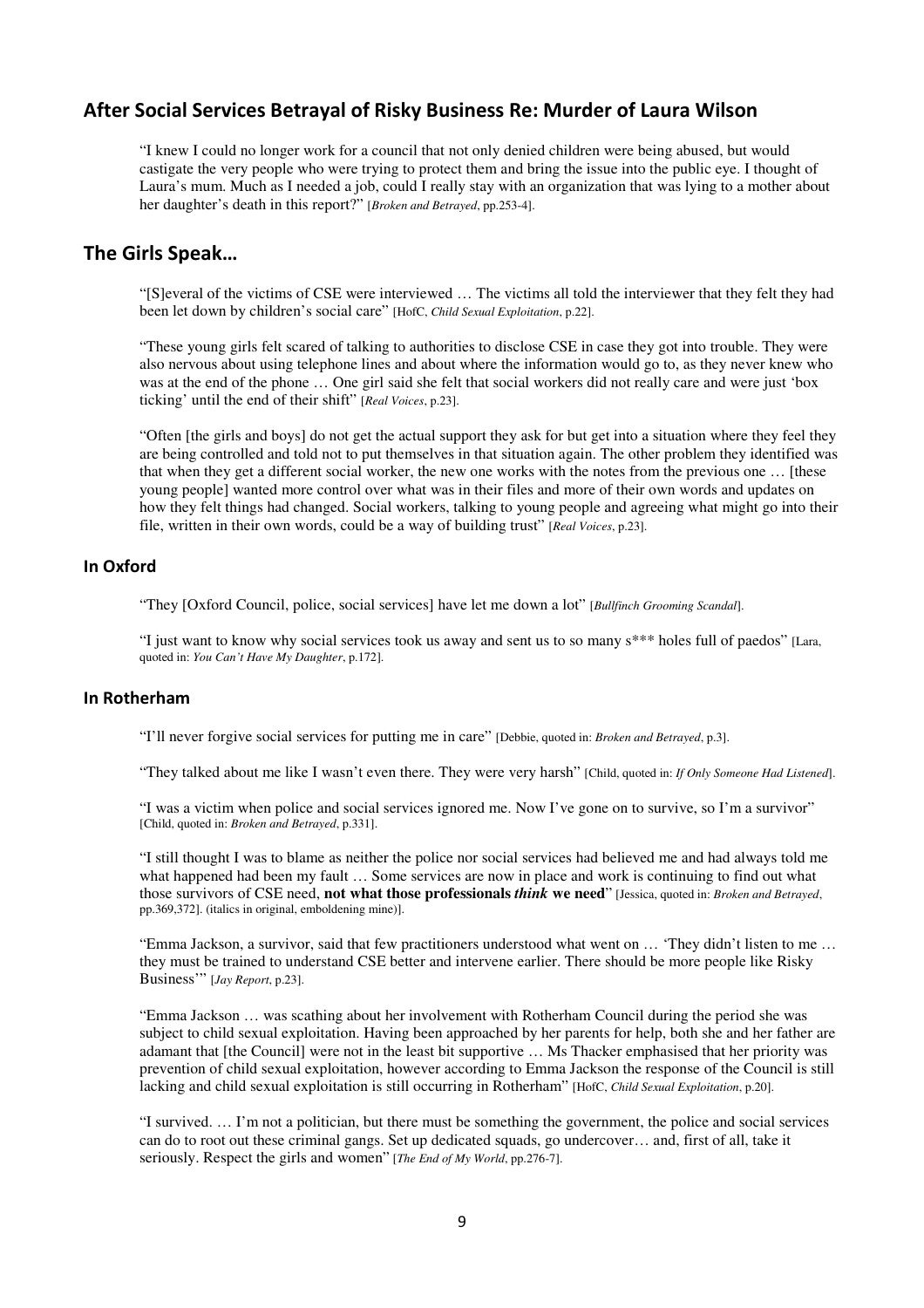"My name is Elizabeth, and I am one of the 1400 Rotherham 'Survivors' now estimated to be 2800 and I am trying … to make the Police and Councils accountable for totally ignoring thousands of vulnerable girls, who like me, have suffered horrific abuse, trafficking, beatings, race hate, and gang rapes, at the hands of violent grooming gangs now operating ALL over Britain … We would also like a criminal investigation to be launched by the government into Police forces and Councils throughout Britain who have stood back and allowed these men to traffic, beat, gang rape and destroy the lives of so many girls for decades" [Petition: *Stop Evil Rape Gangs Getting Such Short Sentences and Help Me Get Justice for Survivors*].

#### *Girl A: My Story* **(Girl A, 2013)**

"I am becoming aware that I was let down by some of the very people who should have been there to help me: the people who either didn't realise or didn't care that I desperately needed to be rescued, or else turned a blind eye to it because to have acknowledged what was going on was, to them, unthinkable. Because how could they admit, even to themselves, that teenage girls on their own doorstep were being preyed on in such a way? Trafficking was something that happened in other countries far, far away, wasn't it? And anyway, if a few girls like me slipped through society's safety net, did it really matter?" [pp.3-4].

"[The police] never seemed to care whether I was OK, whether the gang had any hold on me … I felt betrayed by them, as though after all I'd been through I was just a joke to be laughed at – by the gang, the police, by Social Services. I was locked into the life Emma and the gang were forcing on me … it was rape in the feral, urban landscape that neither the police nor the local social workers seemed prepared to acknowledge even existed" [pp.136-7,159].

"[T]wo social workers called at home, having made an appointment to see me and my family … Right there in front of my mum and dad, [Anne, one of the social workers] talked about me being a prostitute, saying I was sleeping with men for money … Anne didn't seem interested in what I was going through: when I talked about the video interview I'd done with the police and the evidence I'd given about the situation I was in, she said it had nothing to do with Social Services ... she was here to see me about the baby ... [Mum and Dad had] been led [by the 'professional' social worker] into thinking I was a prostitute. Even though I was only fifteen ... Social Services did nothing to help me, and certainly nothing to help me get away from Harry's place … they told me to give them a call once [the baby] was born if I decided I didn't want it. That was it. They just didn't seem interested" [pp.185-8].

"I had always felt as though Social Services were always trying to make me look like the one in the wrong: the prostitute, the silly, drunk schoolgirl who was messing everyone about. In some of their reports they talked about drugs, making it look as though I took them. But I never did – not beyond trying them and deciding I didn't like them. But it felt as though in their eyes I was always the bad person. I know that I drank, and I'd drunk in the early months of the pregnancy, but I only started drinking when it was all going on with the gang. To block it out" [pp.223-4].

"In their eyes I was just a wayward teenager who'd made the choice to sleep with takeaway workers and taxi drivers in their forties and fifties; to have sex with them one after the other, this way and that way, and then be driven back to a fleapit of a house to recover in time for the next round of 'fun'" [pp.239-40].

"At one point, the head of targeted services … was asked to give me extra support. His department promptly sent along the two social workers I hated the most. One of them, Anne, came back later, asking me a million questions about Chloe's paternity. I was so angry I wanted to throw her out. It all just added to the pressure, but Rochdale Social Services didn't seem to see it that way" [p.264].

#### *Real Voices* **(2014)**

"[Social workers] just take you off your mums" [p.17].

"[All the young girls (and boys)] all had a number of different social workers. One said: 'Sometimes they do not even tell you that you are getting a new one. They just turn up. Nowadays you cannot trust anyone. So if you keep it to yourself, you can trust yourself. I would only ask my brothers and sisters for help. No-one else'" [p.23]. "[The girls (and boys)] were also worried about would happen if social workers went into their families: 'You just tell them the good things to keep them happy and keep the meeting short. To them it's just a job, but to us it's our lives. They go home at the end of the day. If you need help after that, you cannot get hold of them. Yet from Friday at 5pm to Monday is the most likely time you would need to phone them. Most of them do not let you have a phone number. It's just a 9-to-5 office number'" [p.23].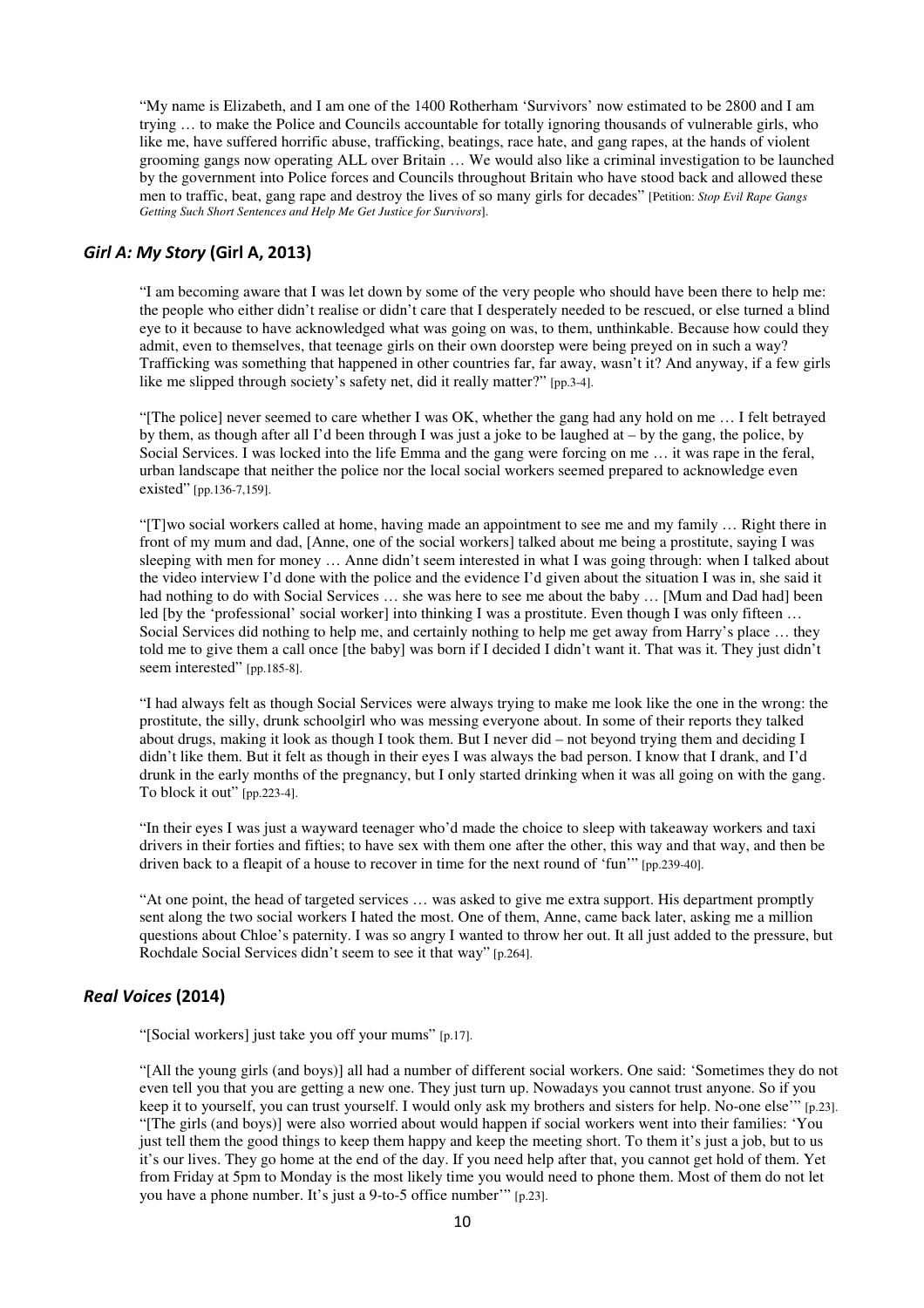"You tell a social worker something and they might exaggerate it. Once I mentioned I missed a bus and it went down on my file as 'has trouble with public transport and getting around.' Also, I once used an inhaler as a oneoff when I was eight and it was down on my file that I was an asthmatic when I wasn't. It's your life observed and judged by other people" [p.23]*.*

"'I do not think highly of the police. They spoke to us very rude' … 'One social worker was very snobby, and when dad showed her my certificates she looked at me as if to say they were worth nothing. They should be nicer and not stuck up, and politer than they were. One looked down their nose at me'" [p.29].

"J has been working with a children's charity project worker, who has helped her a lot … 'It's only since I've been working with (the charity project worker) that I've been able to say no to people … I'm trying to get social services and the other people to realise that I'm only trying my best. I can't do no more'" [p.31].

#### *Violated* **(Sarah Wilson, 2015)**

"I was referred to social services. I was assigned two social workers … but I thought they were horrible. They always moaned to each other about the size of their caseloads in front of us … It was quite clear the social workers saw me as a burden and they spent more time telling me off than trying to help me" [pp.96-97].

"[Social workers put my sister] Laura on a special register, saying she was at risk of being exploited by older [Pakistani] men … because she lived in the same house as me, but what they did to protect her, I don't know. This was all the proof Mum needed that they knew all about what was going on, but with me they just sat back and did nothing. … [Laura] got different social workers from me, but they were just as snooty" [pp.122,225-6].

"Professor Jay's investigations proved what Mum and I had suspected for a long time. For many years, a large number of officers within South Yorkshire Police saw girls like me as scum. They didn't even try to help lots of us … The coppers had been totally clueless when it came to the ins and outs of grooming and abuse, so they assumed we'd made a conscious choice to be drugged up to our eyeballs and raped by loads of men. As if! What child is capable of making any choices when it comes to sex and drugs?" [pp.328-9].

"[The Report] also said that some coppers and council staff were scared to admit that nearly all of the men who were preying on us were … British Pakistanis. Apparently, they didn't want to appear racist … Girls like me were being raped by six or seven men a night and they were worried about being politically correct?" [pp.329-30].

"Louise Casey found that instead of taking positive steps to help victims, senior council staff had tried to silence whistleblowers, and in some cases there were attempts to pay off employees to keep them quiet" [p.347].

"It had become so normal that in some areas of Rotherham it was almost an accepted part of growing up. It didn't have to be that way. People were being paid – very generously - to protect us, and they let us down so badly that many of us wondered if what had happened was our own fault. It is only now that [we] are slowly starting to accept that we weren't the ones in the wrong. For that reason, I knew my story had to be told" [p.353].

### *Just A Child* **(Sammy Woodhouse, 2018)**

"Ash's relative, Jahangir Akhtar … was a taxi driver then, though later on he went on to become a councillor, and then the deputy leader of Rotherham Council … Jahangir Akhtar was named in *The Times* for his involvement in my 'no prosecution' handover deal to police at the petrol station when I was 14 … he was also vice-chairman of the Police and Crime panel, which scrutinises the local force. He denied any wrongdoing but stepped down from both roles on the day my story was printed" [pp.101-2,276-8].

"There were loads of occasions when I was seen by police officers in Ash's car but nobody stopped us, or the officers would chat to Ash and leave us alone. I understood very well by now that he had friends in the police, and that some of them must have been looking out for us" [pp.111-112].

"I was taken to [a] foster home … A social worker took me there, and on the way she explained that Sue was a very experienced carer … I imagined there was no way an experienced foster carer was going to let me see [Ash] ... I was allocated a social worker called Margaret Brown ... [who] visited my mum and explained that Social services had no power to prevent contact between me and Ash. Mum had no idea Sue was allowing us to see each other every night … she [believed] that a foster carer, supported by Social Services, would have a much better chance of keeping me safe, which was her priority" [pp.143-147].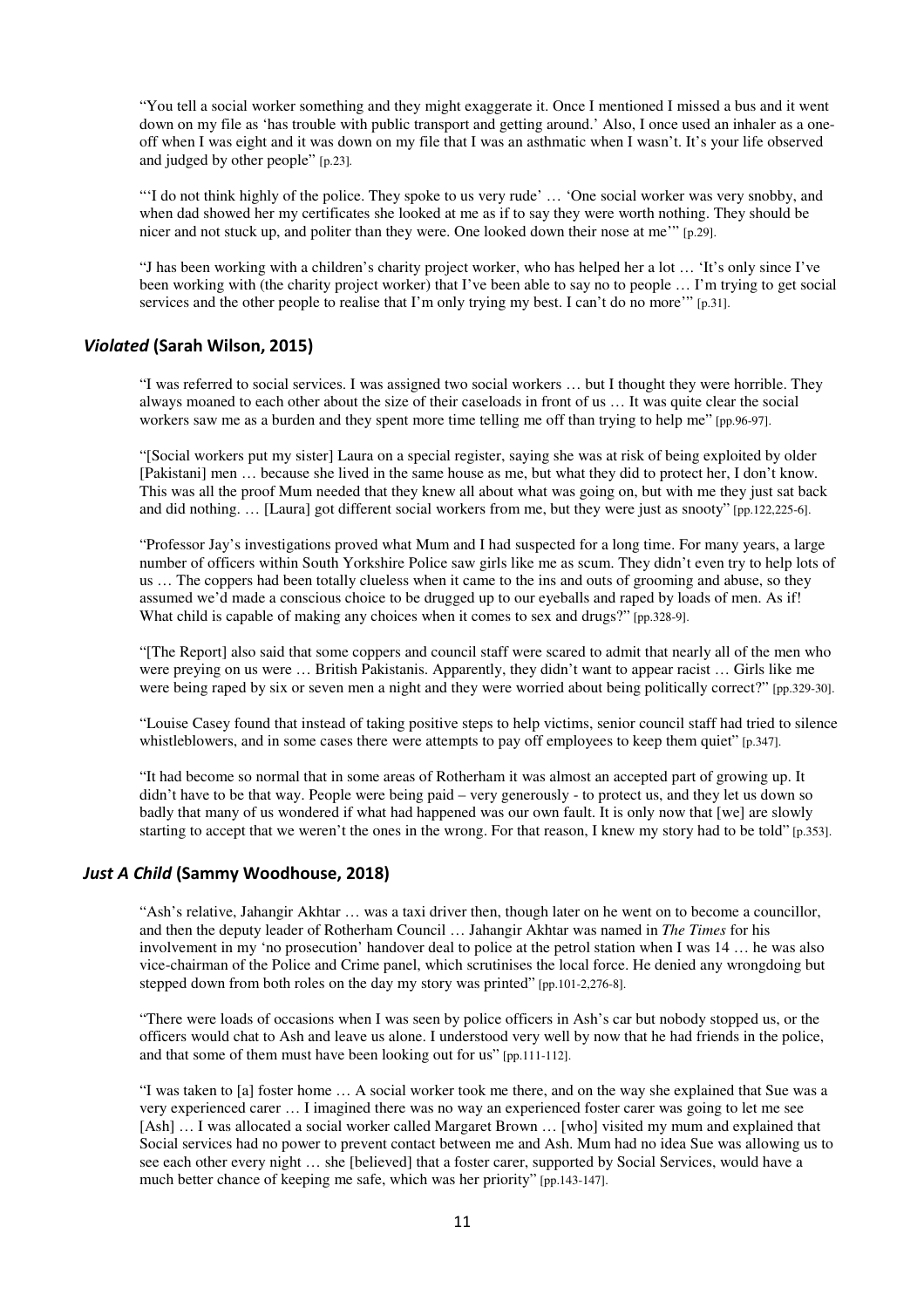"Every day, memories came back to haunt me. I could see Ash being right nice to me, and the nicer he was the more I could see how hard he was trying to groom me. It turned my stomach. I thought about my long-term foster carer and my social worker, torturing myself with the 'what ifs'. What if they had kept me away from Ash? He had fooled them as much as he fooled me, but how had this happened when they were adults, trained in caring for and protecting children?" [p.248].

"What if the police had prosecuted Ash for having underage sex with me the first time I got pregnant? Or what if he'd been prosecuted for girls he abused before me? I wasn't his first victim so I'd never even have met him if the police had got him earlier … I felt abandoned and betrayed by everyone in authority. I'd been let down by Social Services" [pp.248-9].

"[Andrew Norfolk, investigative reporter with *The Times*] had become my rock, and I found myself thinking many times that it wasn't the role of a journalist to support me, yet he was doing a far better job than the vast majority of the Social Services' specialists and health professionals I'd come across over the years" [p.262].

"My story was published in *The Times* on 23rd August 2013 … The opening paragraph of Andrew's article read: 'It is the story of a man who stole childhoods, and a town whose care authorities wrote detailed reports about what he was doing, then sat back and let him get on with it'' [p.265].

"[Various councillors stepped down after the Jay report, but they all left on] a big pay-out. It looked to me like they'd been paid for failing to stop children from being abused … Rotherham Council started trying to discredit the findings of the Jay report. They even spent £20,000 attempting to find out who leaked some of the information to Andrew Norfolk that enabled him to write his newspaper reports … [They] needed to put their energies into helping the police lock up the abusers, not into covering up their mistakes and trying to protect their reputation" [p.273].

"I spoke out publicly as a survivor of CSE … However, two social workers from Rotherham Council said I'd put my own children at risk by coming forward as a victim, and they put [my two sons] on a protection plan for 'at risk' kids. I'd been asking for help for years with my sons and the council had never put them on a protection plan before. It felt like I was being blackmailed, to stop me encouraging other victims to come forward. It nearly worked. I considered stopping, but then I realised this was the very last thing I should do … I made a verbal complaint to Rotherham Council, explaining I felt I was being blackmailed into quitting by the remarks in the child protection report. Later, one of the social workers who commented in the report left the council and stopped working as a trainee social worker. The other subsequently apologised to me" [pp.277-279].

## **Sweep Around Your Own Front Door…**

"Councils have a legal obligation to actively prevent abuse of all children in their constituency, whether that child is under their care or not. Several children however … who suffered [CSE], had been placed in to the care of the local authority, meaning the authority exercised parental rights and obligations to the child … parental responsibility" [*Rotherham – the Perfect Storm*, p.9].

"[T]here have been failures both in the social services and the police, by the very people who should have been protecting these vulnerable young girls … These girls were in care. That four-letter word means something and should mean something. They did not receive the care they should have" [Catherine Bearder, MEP, SE England, quoted at: *Bullfinch Grooming Scandal*].

"The depth of failure is at times hard to fathom and we do not accept explanations that CSE was not 'widely recognised' nationally at the time. As the serious case review notes, 'One does not need training in CSE to know that a 12-year-old sleeping with a 25-year-old is not right, or that you don't come back drunk, bruised, half naked and bleeding from seeing your 'friends'" [Letter from various MPs to the chairman of the Oxfordshire Safeguarding Children Board, quoted at: *Bullfinch Grooming Scandal*].

"In children's social care … the focus was on younger children at risk of abuse from family and household members" [HofC, *Child Sexual Exploitation, p.22]*.

"[The Casey Report] describes how **[social] workers seemed interested only in abuse taking place within families** in the town. They were not concerned by the far worse crimes perpetrated on 1,400 girls by gangs of outsiders. But even Casey does not focus on how many of these girls were in council 'care' (according to earlier reports as many as a third), making the council directly responsible for them. It was a similar story in Rochdale, Oxford and elsewhere: in the wholesale degradation of our 'child protection' system, these horror stories now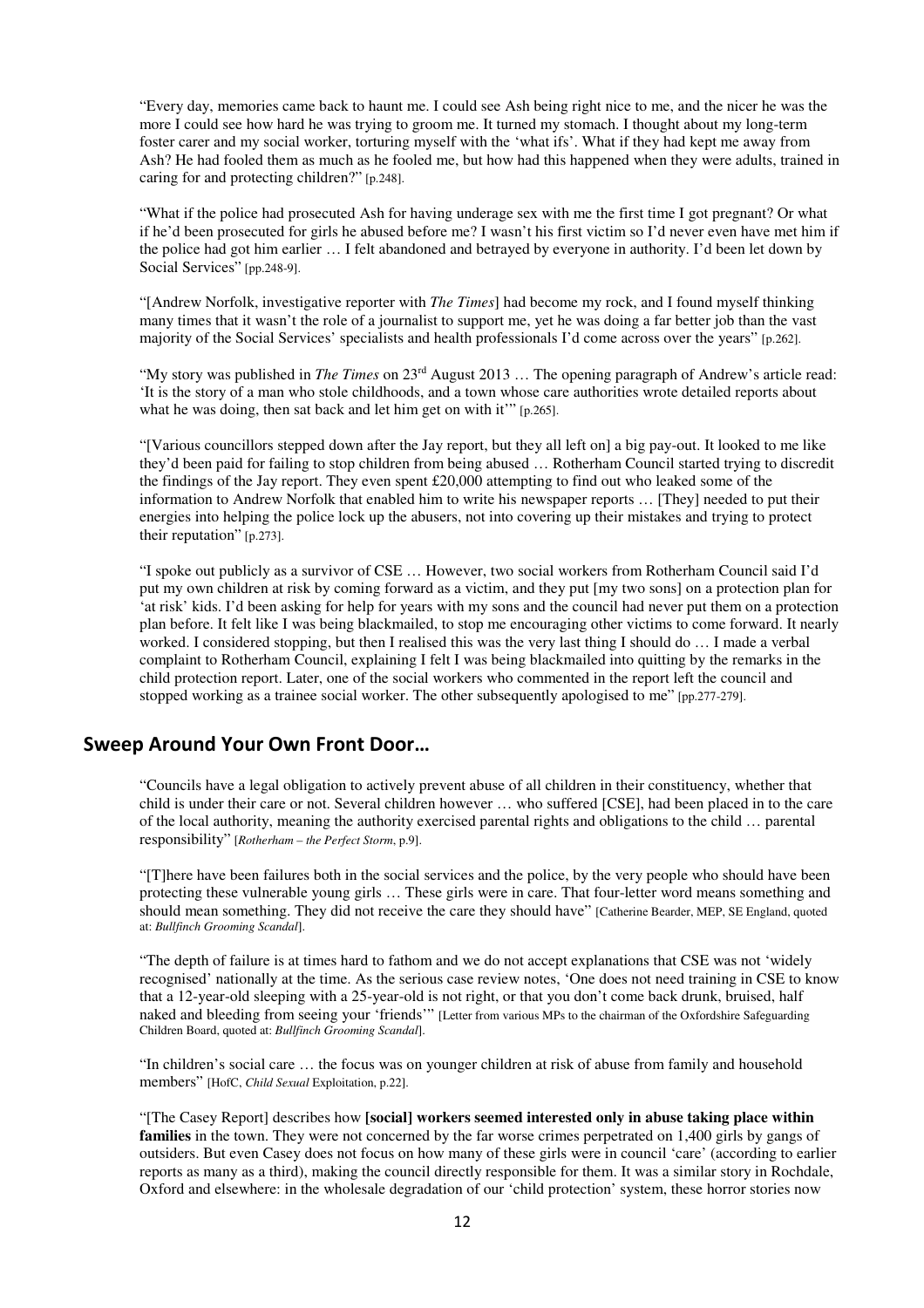rank alongside those of 'Baby P' and Victoria Climbié as examples of social workers failing to intervene when their intervention was cried out for. Just as tragic, though, are those cases in which social workers fail in precisely the opposite direction - when they use their power to wrench thousands of children from their parents every year for no good reason at all (often for the children to be abused in 'care' to a far worse degree than anything allegedly done by the parents)" [*Rotherham is Yet Another Massive Failure by our Social Workers*, (my emphasis)].

"What price has been paid, is being paid, or might be paid at some stage, by all those public officials who … allowed these modern-day atrocities to go on, doing nothing to stop them? The policemen, politicians, council workers and others who were show to have failed time and again. They have never been sentenced to prison for any of their oversights … It is worth asking, however, if any of these people's lives, career paths, or even pension plans were ever remotely affected by their proven failure to confront one of the greatest evils to have gone on in Britain … But of course these people are not in prison. They are rarely if ever vilified or even mentioned in the national press. They have not had their lives turned upside down. They have not been persecuted at every turn. Instead – if Joanna Simons [CE of OCC] is anything to go by – they have been able to keep their heads down briefly, cash in and then fall upwards again" [*Rape Gangs: A Story Set in Leafy Oxfordshire*].

"[T]his issue has, so far, been a total disaster for [the police and] social services. And although many social workers would like to come forward, they are afraid to expose wrongdoing. As Community Care reported in [October] 2012: 'Recent research by the BASW portrayed a climate of fear and intimidation in many social work departments, with almost half of practitioners surveyed saying they would be reluctant to speak up if they had concerns' ... [W]hy do those services that are there to protect our children want to hide the truth, when the truth is vital to saving children from horrific abuse … [This] scandal is … unthinkable. It is about time the unthinkable is finally believed, confronted and dealt with" [*Unthinkable*, p.vii-viii,xii].

"So social workers play god [sic] in secret courts to remove children from a loving family and at the same time conspire to hide the mass abuse and rape of children in our cities. Ye gods I despair" [Reader's comment at:*'Baby With No Name' Judge Defends the Biased System*].

Would you not agree that all the above is a *gross* dereliction of Social Services' duty to children whom they claim to care so much about that they will split up families on that basis?

Would you not agree that Social Services' mantra *"It's about keeping children safe"* sounds very hollow indeed, not to say disgustingly hypocritical in light of their treatment of the victims – nay, survivors, as the girls themselves say, no thanks to the Social Services – of the Rotherham *et al* rape gangs?

Would you not agree that the Social Services should set about sweeping around their own front door before they sweep around the doors of others?...

# **Source References**

Please note that the inclusion in this document of any quotations from or references to any report, article, book, video, or other, listed below does *not* necessarily imply endorsement of that item; neither can I vouch for any other materials by the same authors, nor any groups or websites with which they may be associated, nor any periodicals to which they may contribute, nor the beliefs of whatever kind they may hold, nor any other aspect of their work or position.

### **Inquiries, Investigations, Reports, Reviews, Statistics**

Casey, Louise, CB, *Report of Inspection of RMBC*, (February 2015), publishing.service.gov.uk/government/uploads/system/uploads/attachment\_data/file/401125/46966\_Report\_of\_Inspection\_of\_Rotherham\_WEB.pdf

Children's Commissioner, *"If Only Someone Had Listened": Child Sexual Exploitation in Gangs and Groups*, Policy Briefing, (January 2014), trixonline.co.uk/website/news/pdf/policy\_briefing\_No-103.pdf

Coffey, Ann, MP, *Real Voices: Child Sexual Exploitation in Greater Manchester*, (October 2014), gmpcc.org.uk/wp-content/uploads/2014/02/81461- Coffey-Report\_v5\_WEB-single-pages.pdf

House of Commons Home Affairs Committee, *Child Sexual Exploitation and the Response to Localised Grooming: Second Report of Session 2013- 14: Volume I: Report, Together with Formal Minutes*, (10 June 2013), publications.parliament.uk/pa/cm201314/cmselect/cmhaff/68/68i.pdf

Jay, Alexis, OBE, *Independent Inquiry into CSE in Rotherham 1997-2013*, (21 August 2014), rotherham.gov.uk/downloads/file/1407/independent\_inquiry\_cse\_in\_rotherham